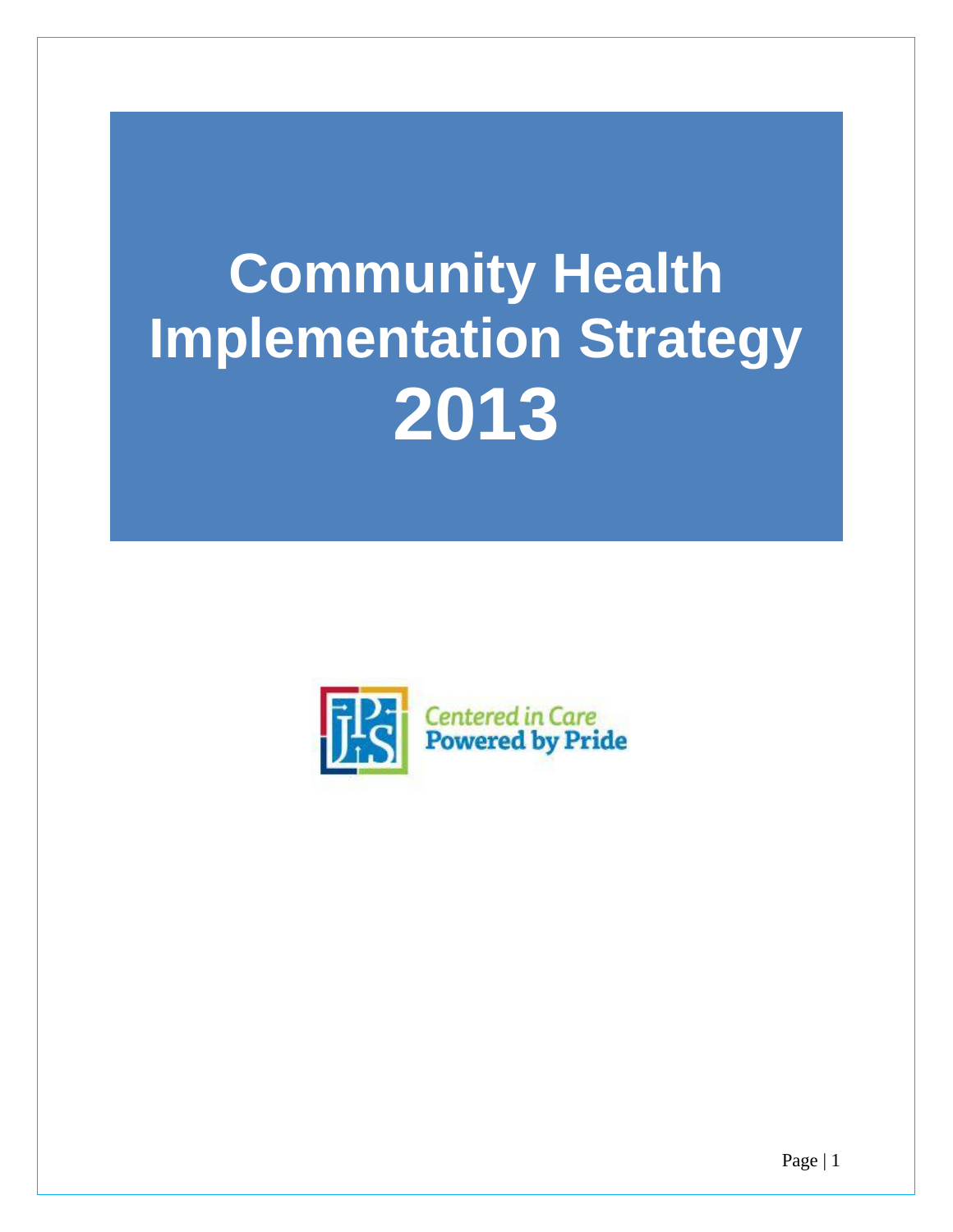#### **Introduction**

Tarrant County Hospital District d/b/a JPS Health Network is a 537-bed governmental hospital which serves a city and rural population of approximately two million people. Approximately 5,000 practitioners, nurses, ancillary and support service team members are part of the JPS Health Network (Network).

Special services include:

- **Trauma:** Tarrant County's only Level I Trauma Center
- **Intensive Care:** for adults and newborns
- **Healing Wings:** AIDS treatment health center
- **Inpatient Care:** for patients of all ages
- **OB/GYN:** health care services to meet needs of women all private labor and delivery rooms

Trinity Springs Pavilion is a psychiatric facility that is utilized for crisis stabilization, short-term treatment and family education. It is located on the network's main campus.

JPS also has a psychiatric emergency center in John Peter Smith Hospital and operates a partial hospitalization program that is designed to help patients function within their homes and communities.

#### *Identifying Health Needs*

A community health needs assessment was completed in the Summer of 2013. Community input was provided through a regional stakeholder survey, county visioning sessions and focus groups with local leaders and medical providers as a result of the Network's participation in the Regional Healthcare Partnership Plan for Region 10 (RHP Plan). In addition, secondary data was compiled from demographic and socioeconomic sources as well as national, state and local sources of information on disease prevalence, health indicators, health equity and mortality.

This data was analyzed and reviewed to identify health issues of uninsured persons, low-income persons and minority groups, and the community as a whole. As a result of the analysis described above the following health needs were identified for the Region:

| Lack of Access to Services (Cost)<br>$\bullet$   | Shortage of Specialists                |
|--------------------------------------------------|----------------------------------------|
| Obesity                                          | Lack of Access to Dental Care          |
| Uninsured/Limited Insurance                      | Children in Single-Parent Households   |
| Limited Access to Healthy Foods                  | <b>Overuse of Emergency Department</b> |
| <b>Diabetes</b>                                  | <b>Services</b>                        |
| Need for Patient Education Programs<br>$\bullet$ | Transportation<br>$\bullet$            |
| <b>Substance Abuse</b>                           | Shortage of Dentists                   |
| Low Birthweight/Early Prenatal Care<br>٠         | Violent Crime Rate                     |
|                                                  |                                        |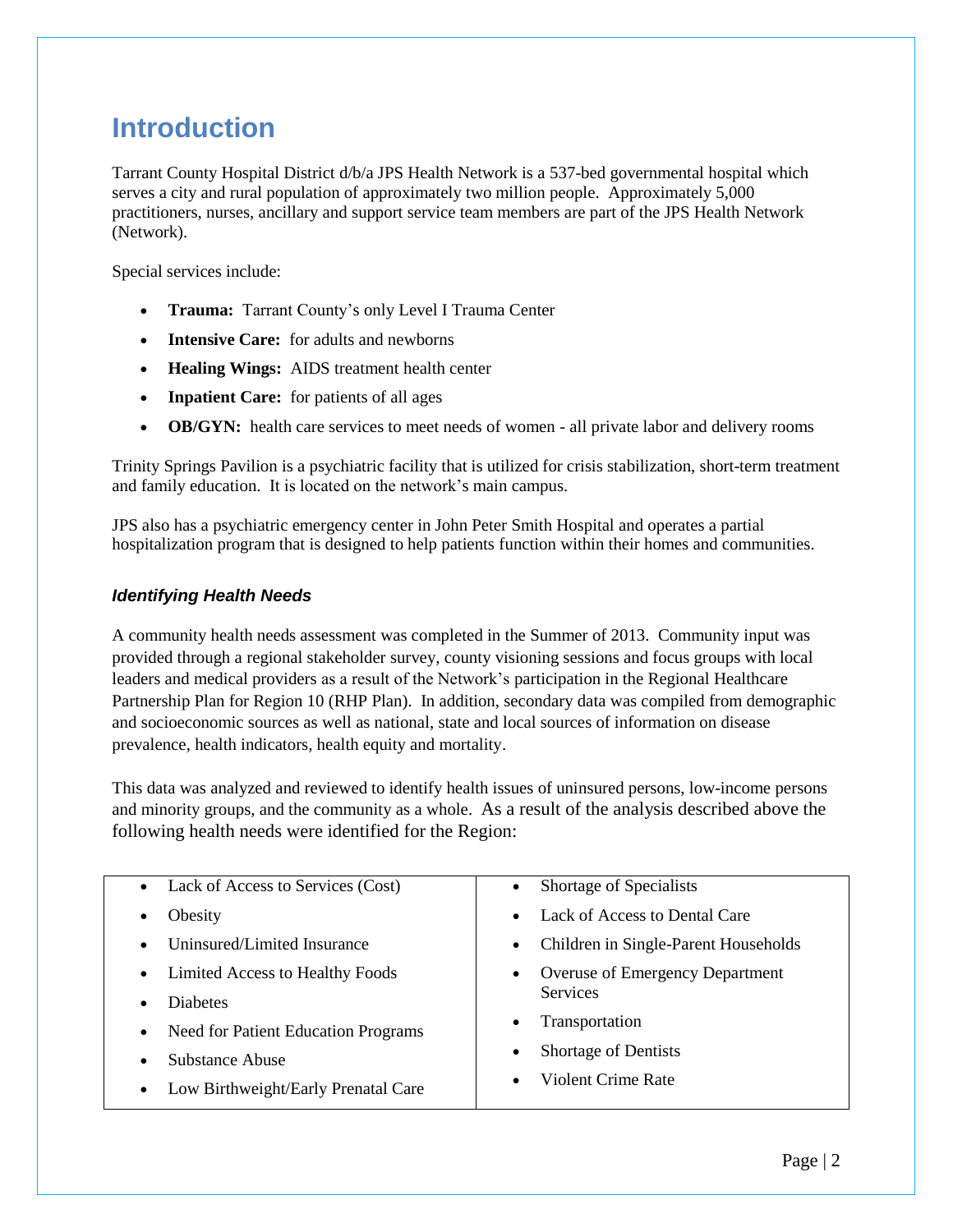| <b>Excessive Drinking</b>             | Need for Culturally Competent Care                  |
|---------------------------------------|-----------------------------------------------------|
| $\bullet$                             | $\bullet$                                           |
| <b>Behavioral Health</b>              | <b>Sexually Transmitted Infections</b><br>$\bullet$ |
| Cancer                                | Teen Birth rate<br>$\bullet$                        |
| Hypertension                          | Lack of Awareness of Available Resources            |
| ٠                                     | $\bullet$                                           |
| <b>Lack of Mental Health Services</b> | Need for Care Coordination<br>$\bullet$             |
| Shortage of Primary Care              | Lack of Access to Healthy Foods                     |
| ٠                                     | $\bullet$                                           |
| Children in Poverty                   | <b>Heart Failure</b>                                |
| ٠                                     | $\bullet$                                           |
|                                       | COPD<br>$\bullet$                                   |

The identified health needs were reviewed and priority areas, included in the table below, were selected by the Network and included in the RHP Plan.

| <b>JPS Health Network Priorities</b>                                                                | <b>Correlated Community Health Need</b>                                                                                                                                                                                                                                                     |
|-----------------------------------------------------------------------------------------------------|---------------------------------------------------------------------------------------------------------------------------------------------------------------------------------------------------------------------------------------------------------------------------------------------|
| <b>Behavioral Health &amp; Palliative Care</b>                                                      | <b>Behavioral Health</b><br>Lack of Mental Health Services<br>Substance Abuse<br><b>Excessive Drinking</b><br>Shortage of Primary Care                                                                                                                                                      |
| <b>Community Focused &amp; Care Coordination</b><br>(Focusing on Medically Underserved Populations) | Lack of Access to Services (Cost)<br>Uninsured/Limited Insurance<br>Need for Care Coordination<br>Lack of Awareness of Available Resources<br>Overuse of Emergency Department Services<br>Need for Patient Education Programs<br>Low Birthweight/Early Prenatal Care<br>Children in Poverty |
| <b>Specialized Services</b>                                                                         | Need for Patient Education Programs<br>Lack of Awareness of Available Resources<br>Need for Care Coordination<br>Shortage of Primary Care<br>Overuse of Emergency Department Services<br><b>Diabetes</b><br>Hypertension<br>Cancer<br><b>Heart Disease</b><br><b>COPD</b>                   |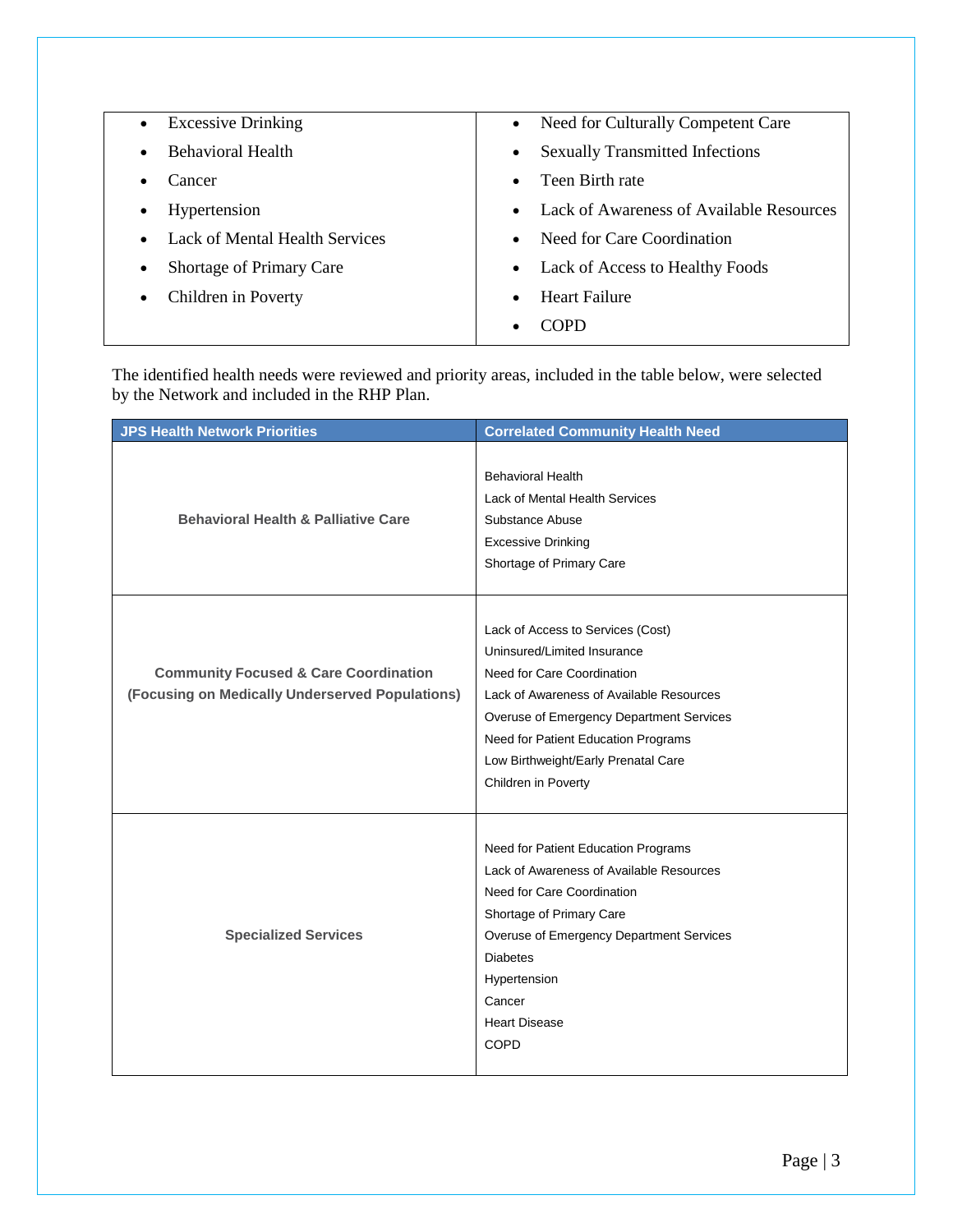## **PRIORITY: Behavioral Health and Palliative Care**

| Project Name /<br><b>Description</b>                                                                                           | <b>Summary Population</b>                                                                                                                                         | <b>Outcome</b>                                                                                                                                                                                                             | <b>Partnerships</b>                                               |
|--------------------------------------------------------------------------------------------------------------------------------|-------------------------------------------------------------------------------------------------------------------------------------------------------------------|----------------------------------------------------------------------------------------------------------------------------------------------------------------------------------------------------------------------------|-------------------------------------------------------------------|
| <b>Behavioral Health</b><br>Discharge<br>Management Program                                                                    | All patients discharging<br>from Trinity Springs<br>Pavilion - 4,923 inpatient<br>discharges annually                                                             | Decrease Behavioral Health<br>/Substance Abuse 30-day<br>readmission rate<br>Decrease mental health<br>admissions in criminal<br>justice settings<br>Increase ED appropriate                                               | <b>MHMR</b>                                                       |
| Create partial<br>hospitalization<br>programs and<br>intensive outpatient<br>programs as part of<br>continuum of care<br>(PHP) | 2,425 psychiatric patients<br>who will be served in new<br>PHP and IOP service<br>locations                                                                       | utilization<br>Increase 7 & 30 Day Follow-<br>Up After Hospitalization for<br><b>Mental Illness</b><br>Decrease Behavioral Health<br>/Substance Abuse 30-day<br>readmission rate<br>Increase ED appropriate<br>utilization | <b>UNTHSC Providers</b>                                           |
| <b>Behavioral Health</b><br>expanding hours                                                                                    | <b>Additional patients</b><br>accessing outpatient<br>behavioral health services<br>in expanded hours/services<br>- 457 unique patients<br>annually               | Increase 7 & 30 Day Follow-<br>Up After Hospitalization for<br><b>Mental Illness</b><br>Decrease ED appropriate<br>utilization                                                                                             | MHMR, UNTHSC Providers,<br><b>Academic Counseling</b><br>programs |
| <b>Integrated Behavioral</b><br>Health care                                                                                    | 5,567 patients will receive<br>integrated primary and<br>behavioral health                                                                                        | <b>Increase Depression</b><br>management screening<br>Decrease poor Diabetes<br>care: HbA1c poor control<br>$( > 9.0\%)$<br>Decrease poor Diabetes<br>care: BP control<br>(<140/80mm Hg)                                   | N/A                                                               |
| Virtual psychiatric                                                                                                            | 1,802 primary care<br>physicians in Region 10<br>who will potentially<br>address behavioral health<br>issues in primary care<br>settings for 489,000<br>patients. | <b>Increase Depression</b><br>management screening<br><b>Increase Depression</b><br>management: Depression<br><b>Remission at Twelve</b><br><b>Months</b>                                                                  | Region 10 Primary care<br>providers, UNTHSC<br>Providers          |
| <b>Palliative Care</b>                                                                                                         | 1,208 patients who are<br>terminally or chronically ill<br>as approximated by the<br>CAPC research.                                                               | Increase documentation of<br>Pain assessment<br>Increase documentation of<br><b>Treatment preferences</b><br>Improved cost savings                                                                                         | JPSPG, UNTHSC Provider                                            |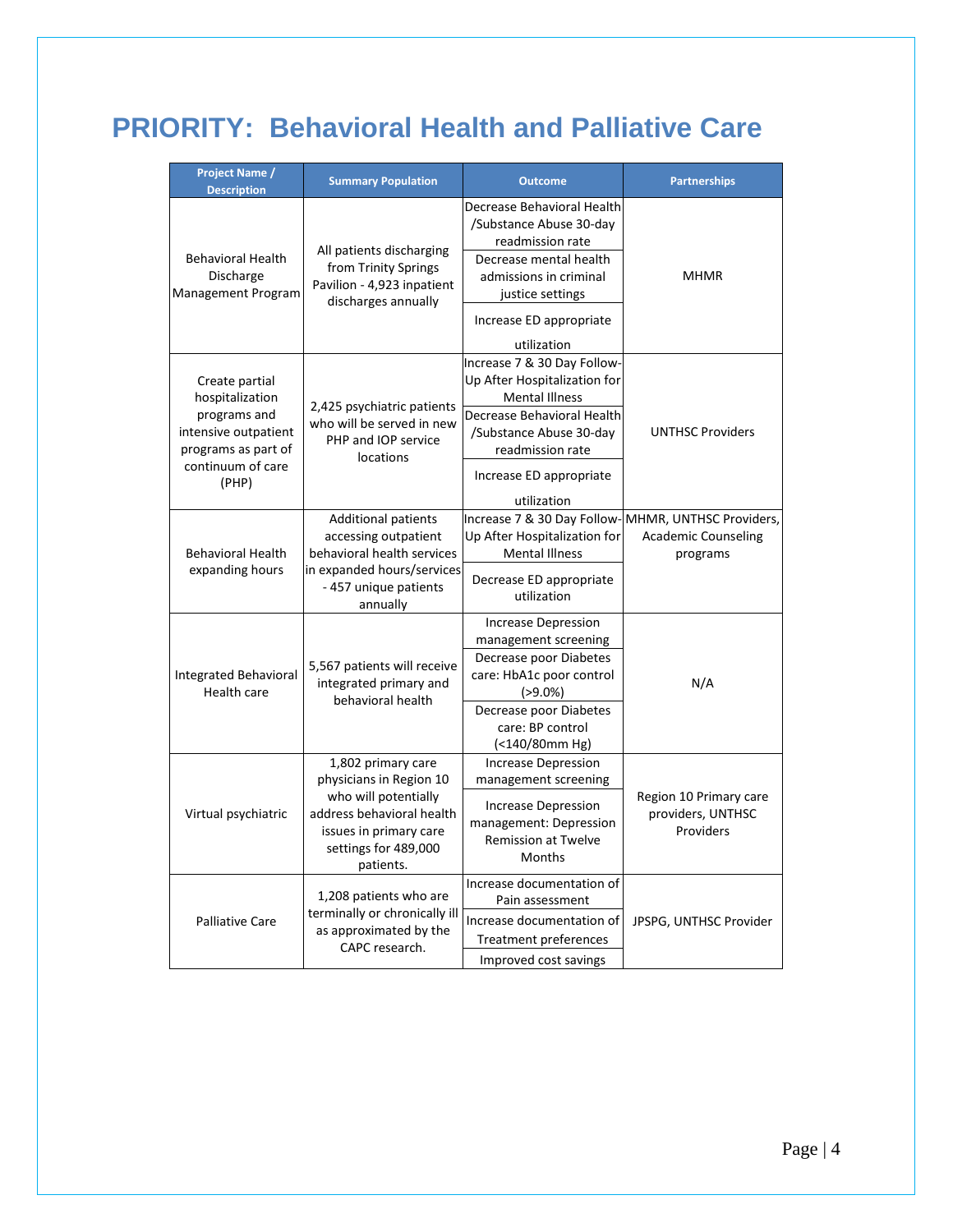### **PRIORITY: Community Focused and Care Coordination**

|                                                                                      | <b>Project Name / Description</b>                                                                                                                                                                                    | <b>Summary Population</b>                                                                                                                                                                                   | <b>Outcome</b>                                                                       | <b>Partnerships</b>                                                           |
|--------------------------------------------------------------------------------------|----------------------------------------------------------------------------------------------------------------------------------------------------------------------------------------------------------------------|-------------------------------------------------------------------------------------------------------------------------------------------------------------------------------------------------------------|--------------------------------------------------------------------------------------|-------------------------------------------------------------------------------|
|                                                                                      | The 2011 point-in-time count<br>of the Homeless was 2,169                                                                                                                                                            | Improve poor Diabetes care:<br>HbA1c poor control (>9.0%)                                                                                                                                                   |                                                                                      |                                                                               |
|                                                                                      | Implement/Expand Care<br><b>Transitions Programs- Care</b><br><b>Connections for the Homeless</b>                                                                                                                    | people and the "annualized"<br>HUD estimate of people<br>experiencing homelessness                                                                                                                          | Increase 7 & 30 Day Follow-<br>Up After Hospitalization for<br><b>Mental Illness</b> | Healing Shepherd Clinic,<br><b>Tarrant County Medical</b><br>Society, MedStar |
|                                                                                      |                                                                                                                                                                                                                      | was 4,847 people.                                                                                                                                                                                           | Increase ED appropriate<br>utilization                                               |                                                                               |
|                                                                                      |                                                                                                                                                                                                                      | Medically underserved<br>Medicaid & indigent patients                                                                                                                                                       | Decrease CHF 30-day<br>readmssion rate                                               |                                                                               |
|                                                                                      | Establish/Expand a Patient<br>Care Navigation Program-<br><b>MedStar Patient Navigation</b>                                                                                                                          | and uninsured who are at risk<br>for potentially preventable ED<br>visits and hospital admissions.<br>We anticipate enrolling a total<br>of 6,525 patients in this<br>program over the reporting<br>period. | Decrease Ambulatory care<br>sensitive conditions<br>readmission rate                 | North Texas Area Community<br>Health Center, Project Access,<br>MedStar       |
|                                                                                      |                                                                                                                                                                                                                      | This project will serve 5,000<br>unduplicated patients during<br>the reporting period. The                                                                                                                  | Decrease poor Diabetes care:<br>HbA1c poor control (>9.0%)                           |                                                                               |
| Community connect                                                                    | target population includes the<br>residually uninsured patients<br>who are currently using the ED<br>or urgent care for their primary<br>care needs or do not currently<br>have access to primary care<br>providers. | Increase ED appropriate<br>utilization                                                                                                                                                                      | North Texas Area Community<br>Health Center, Project Access,<br>MedStar              |                                                                               |
|                                                                                      | <b>Expand Chronic Care</b>                                                                                                                                                                                           | 1,584 children and young<br>adults (DY4 and 5) with a<br>diagnosis of asthma and/or                                                                                                                         | Decrease Pediatric/Young<br>adult asthma emergency<br>department visits              | Cook Childrens, Arlington ISD,                                                |
| Management Models-School<br><b>Based Collaborative Chronic</b><br>Disease Care Model | obesity/diabetes who are<br>currently accessing primary<br>care services within our school<br>based health centers as well as<br>our community health centers.                                                       | Decrease Other 30 day<br>readmit rate                                                                                                                                                                       | Fort Worth ISD, UNTHSC<br>School of Public Health                                    |                                                                               |
|                                                                                      | Journey to Life: Prenatal Care<br>and Healthy Babies Initiative                                                                                                                                                      | Deliver services to 6,959<br>medically underserved,<br>Medicaid, indigent, and                                                                                                                              | Increase Timeliness of<br>prenatal/postnatal care                                    | N/A                                                                           |
|                                                                                      |                                                                                                                                                                                                                      | underinsured prenatal patients<br>in Tarrant County.                                                                                                                                                        | Increase ED appropriate<br>utilization                                               |                                                                               |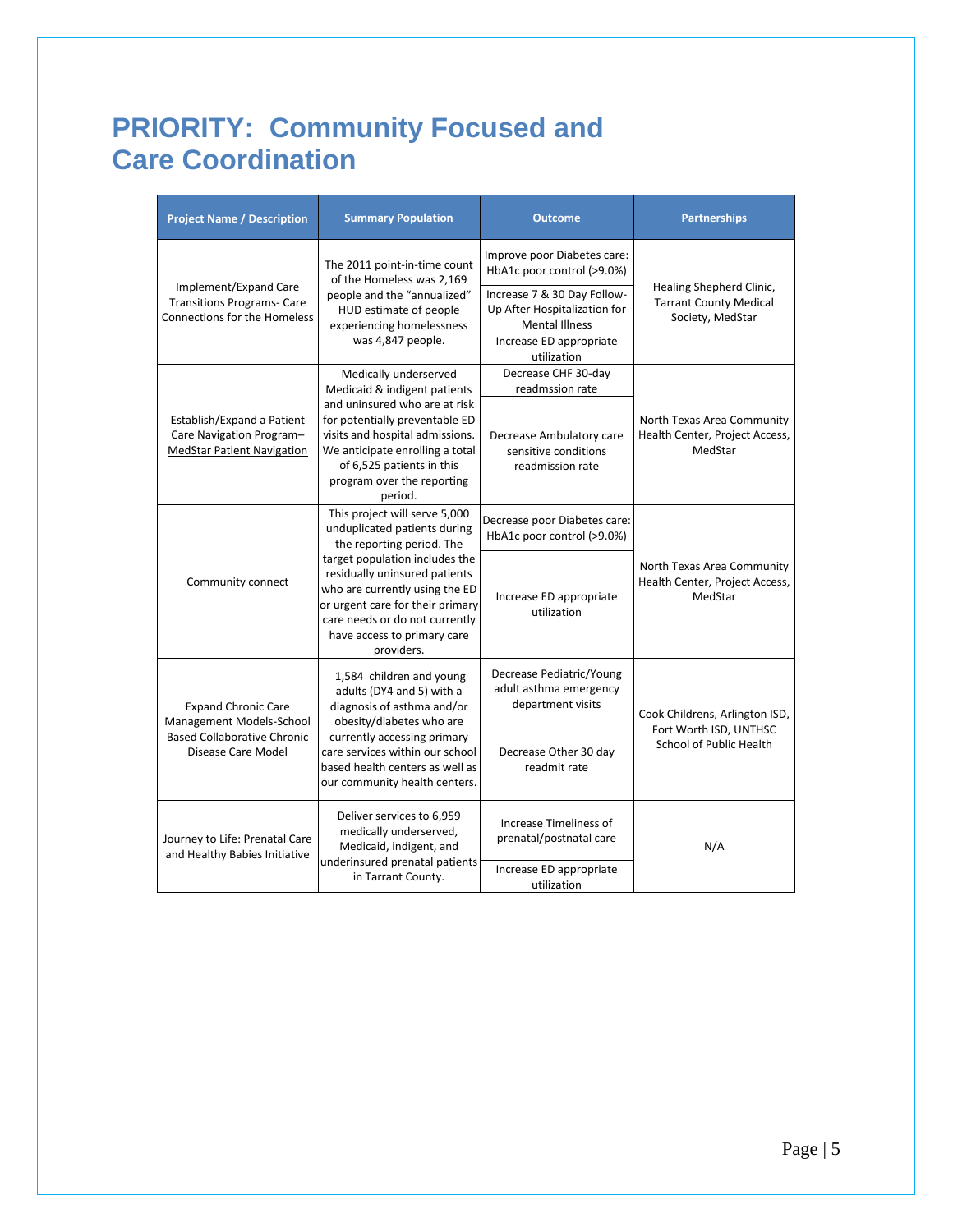## **PRIORITY: Specialized Services**

| <b>Project Name / Description</b>                                                                                                                 | <b>Summary Population</b>                                                                                                                                                                                                            | <b>Outcome</b>                                                      | <b>Partnerships</b>                                              |
|---------------------------------------------------------------------------------------------------------------------------------------------------|--------------------------------------------------------------------------------------------------------------------------------------------------------------------------------------------------------------------------------------|---------------------------------------------------------------------|------------------------------------------------------------------|
| Coordinated CHF Program                                                                                                                           | 4,000 patients who<br>annually visit the ED with a<br>primary or secondary                                                                                                                                                           | Decrease CHF 30-day<br>readmission rate                             | JPSPG, MedStar, Integrative                                      |
|                                                                                                                                                   | diagnosis of congestive<br>heart failure.                                                                                                                                                                                            | <b>Increase Patient</b><br>satisfaction                             | <b>Emergency Services</b>                                        |
| Implement/Expand Care<br>Transitions Programs-                                                                                                    | 5,000 Medicaid and<br>uninsured patients<br>discharged from JPS Health<br>Network inpatient or ED<br>settings who are<br>transitioning to a medical<br>home. Estimated number<br>of patients to be served<br>over the waiver period. | Decrease All cause 30-day<br>readmission rate                       |                                                                  |
| Develop, implement and<br>evaluate standardized<br>clinical protocols and<br>evidence-based care<br>delivery model to improve<br>care transitions |                                                                                                                                                                                                                                      | Increase ED appropriate<br>utilization                              | Homecare, Hospice,<br>Community based care<br>transition program |
|                                                                                                                                                   | The target population is JPS                                                                                                                                                                                                         | Decrease Average Length                                             |                                                                  |
|                                                                                                                                                   | <b>Health Network patients</b>                                                                                                                                                                                                       | of Stay                                                             |                                                                  |
| Develop rehab transition<br>process for JPS Connections<br>patients                                                                               | who do not qualify for<br>Medicaid in Texas and lack<br>private coverage enrolled in<br>JPS' patient coverage<br>program called JPS<br>Connections.                                                                                  | <b>Increase Patient</b><br>satisfaction                             | Local rehab provider                                             |
|                                                                                                                                                   | Estimated 200,000 patients<br>and family members who<br>access outpatient/ED<br>services within the Tarrant<br>County Hospital District.                                                                                             | Decrease All cause 30-day<br>readmission rate                       |                                                                  |
| Call Center - Enhance<br><b>Urgent Medical Advice -</b><br>24/7                                                                                   |                                                                                                                                                                                                                                      | Increase ED appropriate<br>utilization                              | N/A                                                              |
|                                                                                                                                                   | Current and future enrolled<br>JPS Connection patients are                                                                                                                                                                           | Increase Diabetes care -<br>retinal eye exam                        |                                                                  |
| Expand specialty care for<br>Ophthalmology and Wound<br>Care                                                                                      | the targeted population.<br>Estimated 100,000 patients<br>will be served over course<br>of waiver period.                                                                                                                            | Decrease Cost of Carefor<br>patients with Pressure<br><b>Ulcers</b> | UT Southwestern Provider                                         |
|                                                                                                                                                   |                                                                                                                                                                                                                                      | Decrease time to 3rd next<br>available appointment                  |                                                                  |
| <b>JPS Diabetes Chronic Care</b><br>Management                                                                                                    | 17,000 current diabetic<br>patients in primary care<br>setting. We estimate that<br>we will positively impact<br>about 50% of the target<br>population.                                                                              | Decrease poor Diabetes<br>care: HbA1c poor control<br>$( > 9.0\%)$  |                                                                  |
|                                                                                                                                                   |                                                                                                                                                                                                                                      | Decrease poor Diabetes<br>care: BP control<br>(<140/80mm Hg         | N/A                                                              |
|                                                                                                                                                   |                                                                                                                                                                                                                                      | Increase Diabetes care:                                             |                                                                  |
|                                                                                                                                                   |                                                                                                                                                                                                                                      | foot exams                                                          |                                                                  |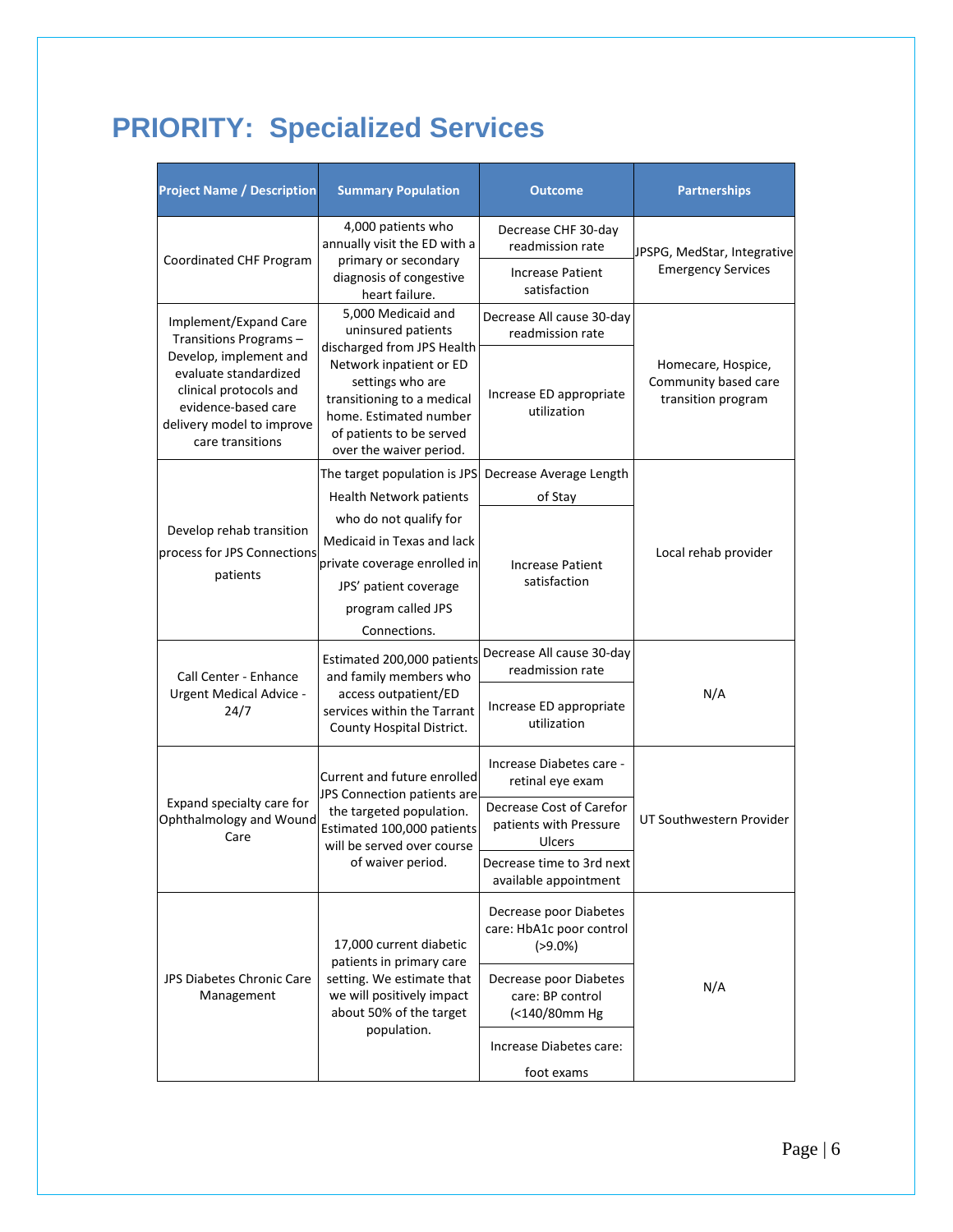## **PRIORITY: Specialized Services (Continued)**

| <b>Project Name / Description</b>                     | <b>Summary Population</b>                                                                                                                                    | <b>Outcome</b>                                                       | <b>Partnerships</b>                               |
|-------------------------------------------------------|--------------------------------------------------------------------------------------------------------------------------------------------------------------|----------------------------------------------------------------------|---------------------------------------------------|
| Redesign to Improve the<br>Patient Experience         | Patients and their families<br>accessing care in the JPS<br>Health Network, Estimated<br>300,000 patients will be<br>served over course of<br>waiver period. | <b>Increase Patient</b><br>Satisfaction                              | N/A                                               |
|                                                       | Greater than 25,000                                                                                                                                          | Decrease Other admission<br>rate - primary diagnosis<br>code of pain |                                                   |
| <b>Expand Pain Management</b><br><b>Care Services</b> | members of the<br>underserved/Medicaid<br>population of Tarrant<br>County                                                                                    | Reduce ALOS for Oncology<br>inpatient                                | <b>JPSPG</b>                                      |
|                                                       |                                                                                                                                                              | Increase ED appropriate<br>utilization                               |                                                   |
|                                                       | Current and future enrolled<br>JPS Connection patients.                                                                                                      | Reduce ACSC admissions                                               |                                                   |
| <b>Patient Centered Medical</b><br>Home               | Estimated 100,000 patients<br>will be served over course<br>of waiver period.                                                                                | <b>Increased Breast Cancer</b>                                       | Iowa Consortium, UNTHSC<br>Providers, JPSPG, Cope |
|                                                       |                                                                                                                                                              | screening                                                            |                                                   |
|                                                       |                                                                                                                                                              | Increased Cervical cancer                                            |                                                   |
|                                                       |                                                                                                                                                              | screening                                                            |                                                   |

Reporting Deliverables for DY2 for each project are included in *Appendix I: 2013 Milestones and Metrics of this document.*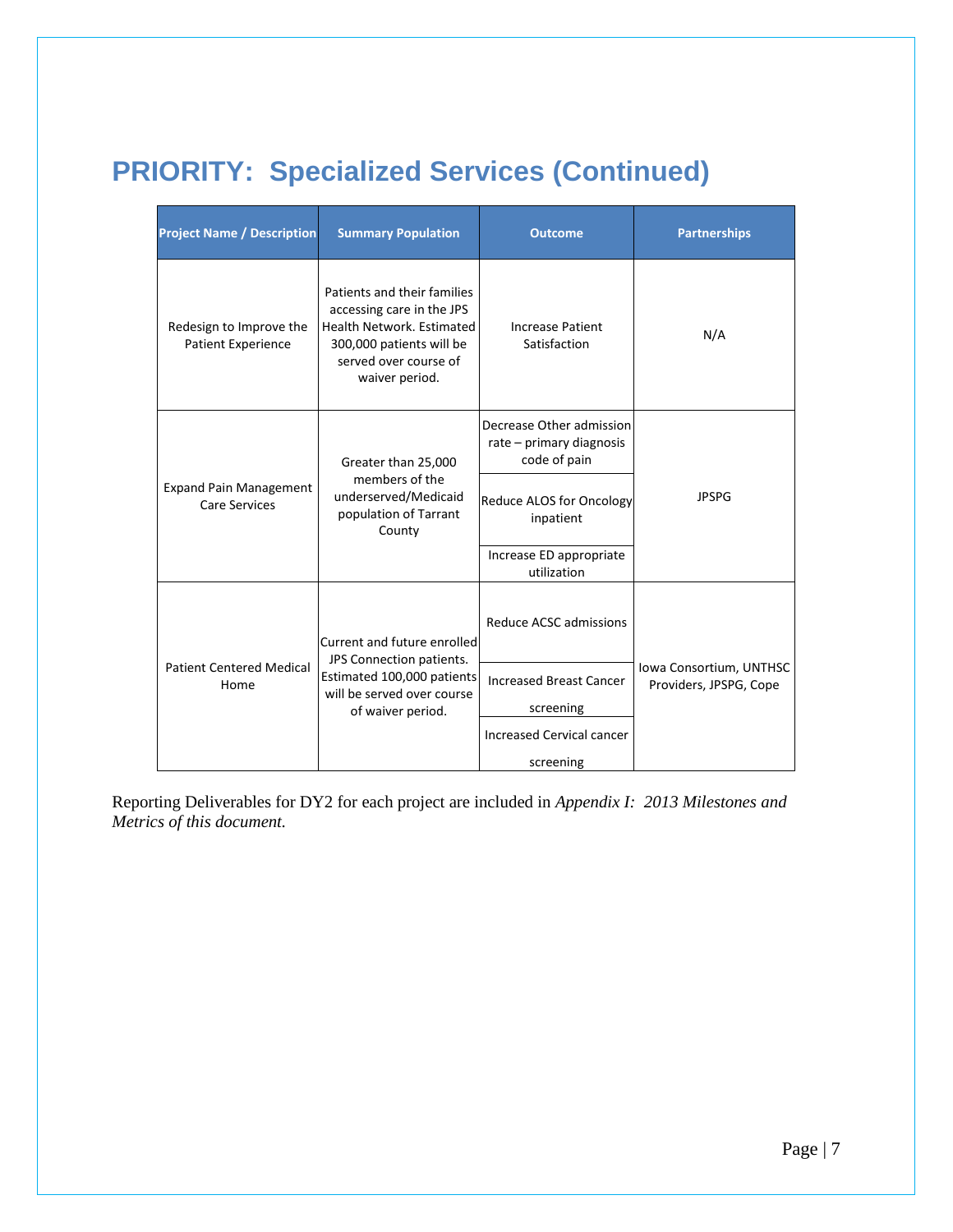#### **Needs Not Addressed**

Some issues identified through the community health needs assessment have not been addressed in this plan. In initial discussion and subsequent prioritization, JPS Health Network's Needs Assessment Team considered the levels to which some needs were already being addressed by others in Region 10. Additionally, some community needs fall out of the geographic limits, scope of expertise and resources of JPS.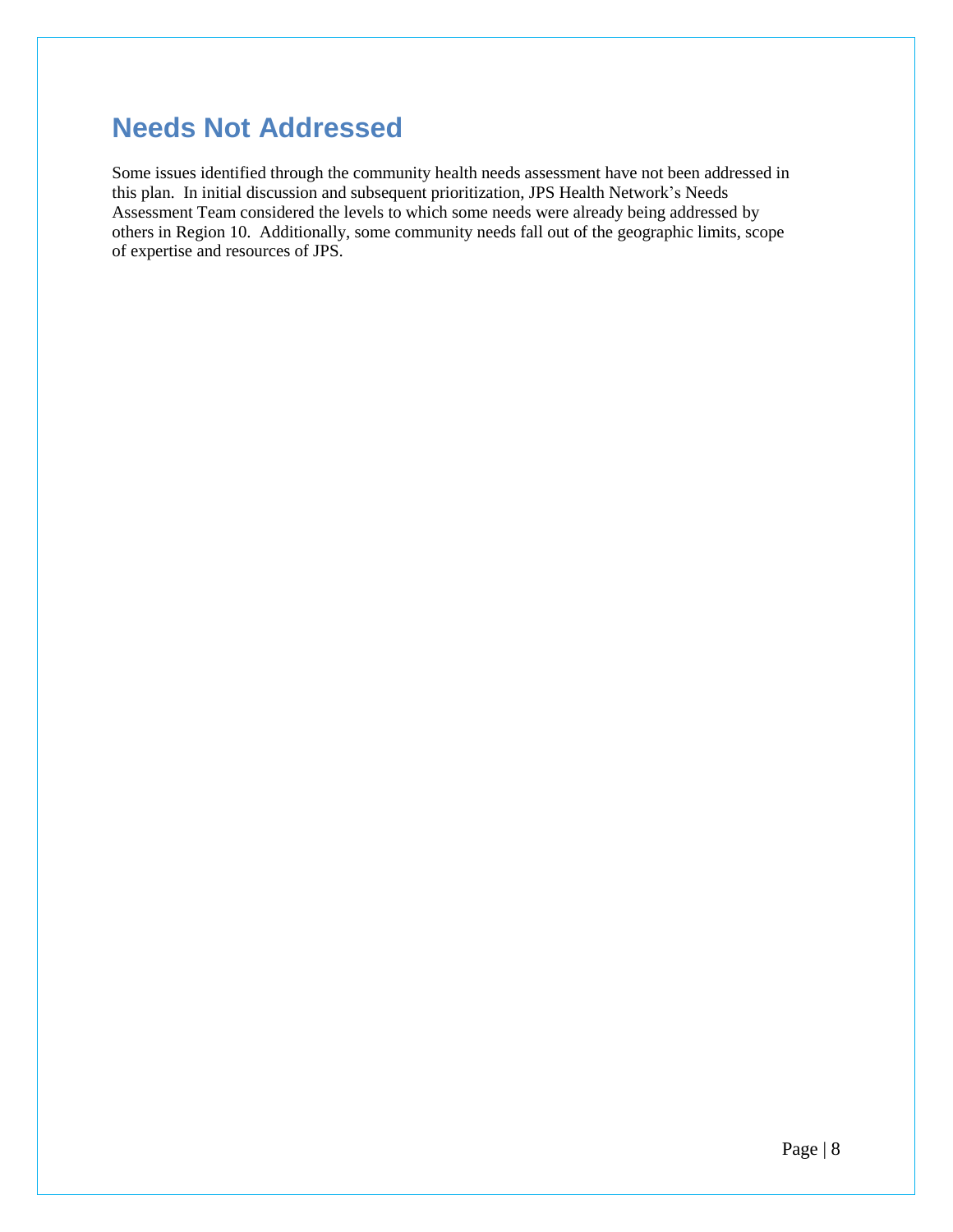#### **Next Steps**

This Implementation Plan will be rolled out over the next three years, from FY2014 through the end of FY2016. The Team will work with community partners and health issue experts on the following for each of the approaches to addressing the identified health needs:

- Develop work plans to support effective implementation
- Create mechanisms to monitor and measure outcomes
- Develop a report card to provide on-going status and results of these efforts to improve community health

JPS is committed to conducting another health needs assessment within three years.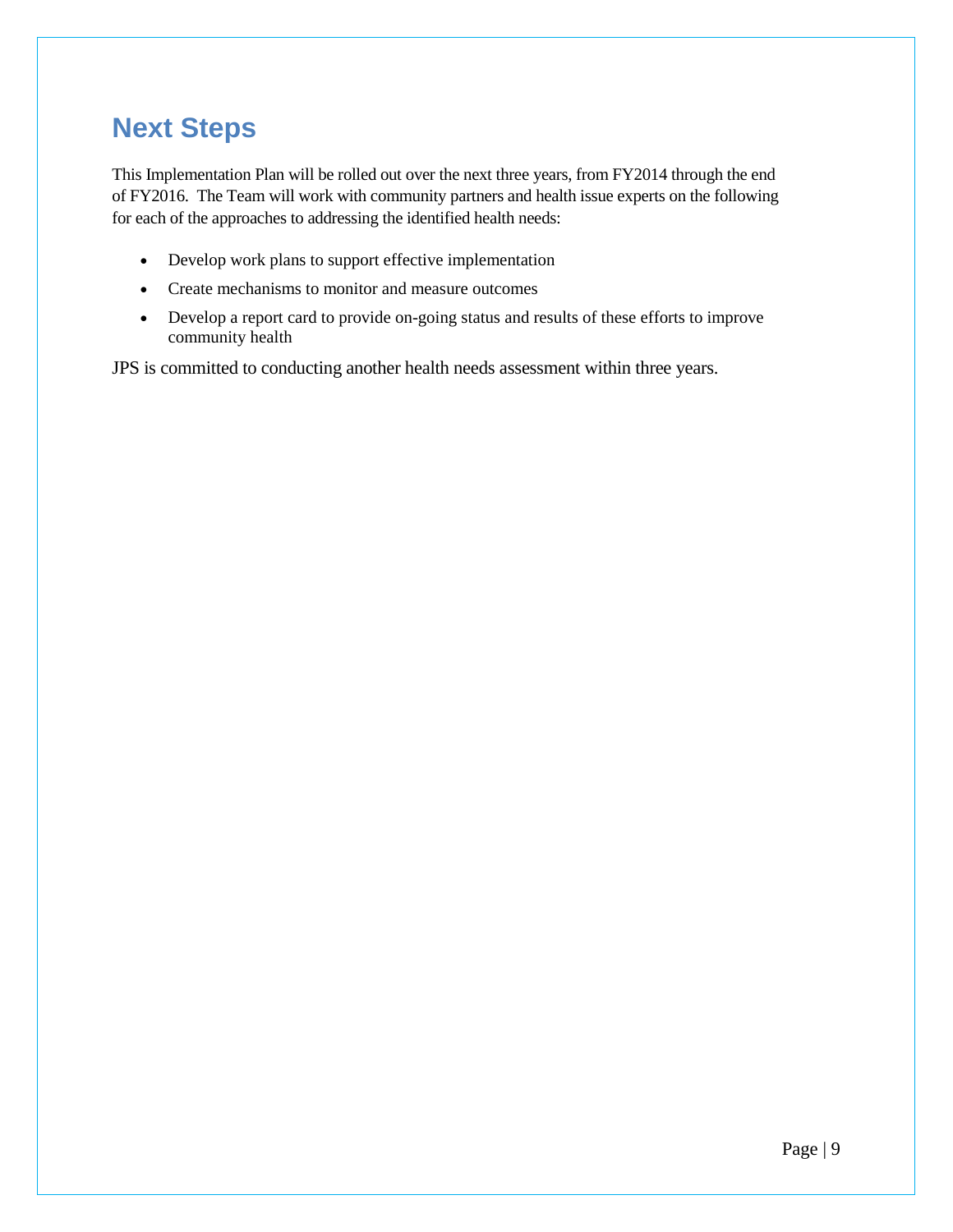## **Adoption/Approval**

JPS Health Network's Board of Directors approves the Implementation Strategy that has been developed to address the priorities of the recent Community Health Needs Assessment.

JPS Health Network will utilize this Implementation Strategy as a roadmap to collaborate with their community to address the priorities, particularly for the most vulnerable.

\_\_\_\_\_\_\_\_\_\_\_\_\_\_\_\_\_\_\_\_\_\_\_\_\_\_\_\_\_\_\_\_\_\_\_\_\_\_\_ \_\_\_\_\_\_\_\_\_\_\_\_\_ Chair, JPS Health Network Hospital Board of Directors Date

Chief Executive Officer, JPS Health Network Date

\_\_\_\_\_\_\_\_\_\_\_\_\_\_\_\_\_\_\_\_\_\_\_\_\_\_\_\_\_\_\_\_\_\_\_\_\_\_\_\_\_ \_\_\_\_\_\_\_\_\_\_\_\_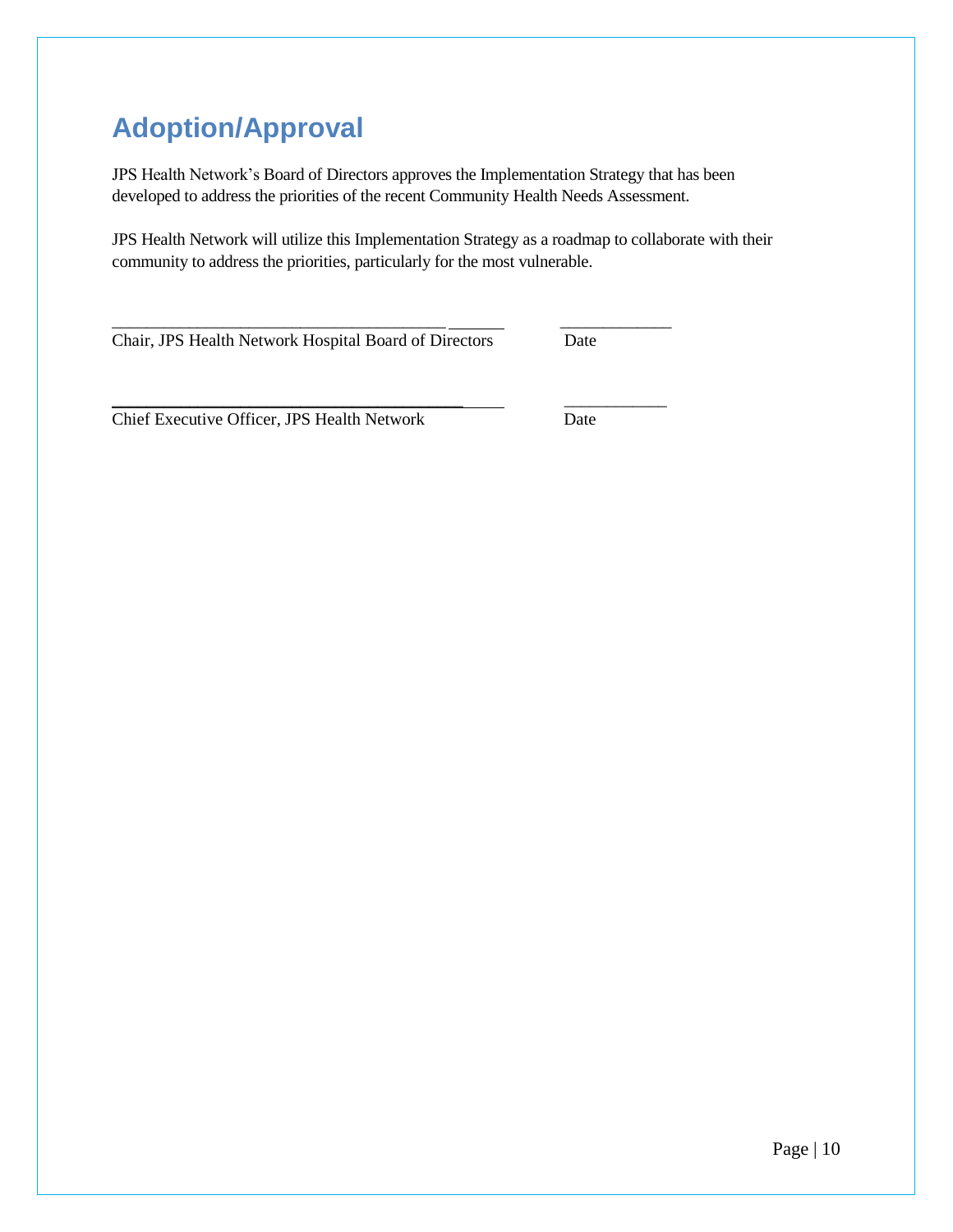**Appendix I: DY 2 Reporting Deliverables**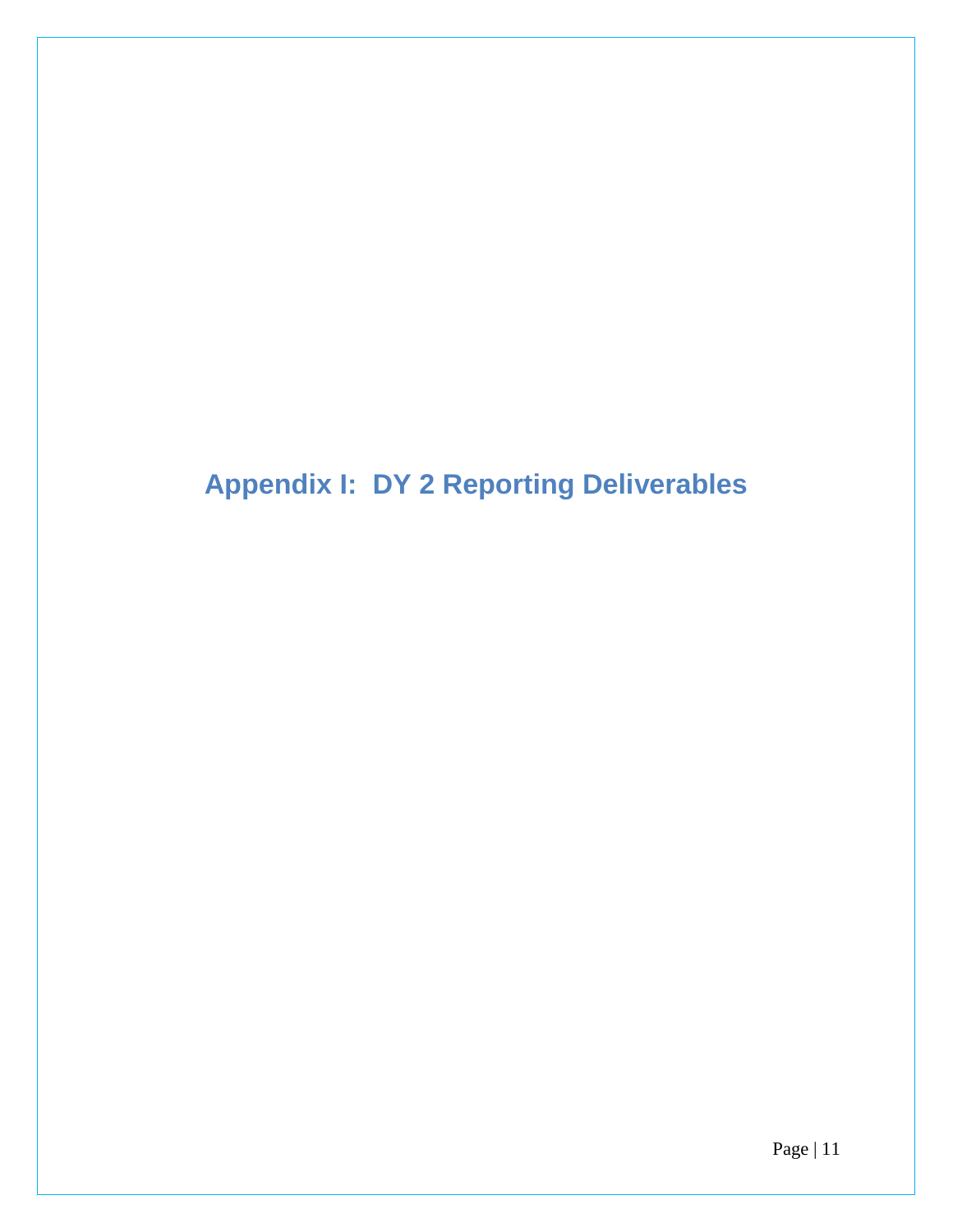## **Behavioral Health and Palliative Care**

| <b>Project Name / Description</b>                                                                                     | <b>DY2 Milestones and Metrics</b>                                                                                                                                                                                                                                                                                                                                                                                                                                                                                                                                                                                                                                                                                                                                                                                                                                                                                                                                                                                                                                                                                                                                                                                                                                                                                                                                                                                                                                                                                                                                                                                                                                                                                                                                                                                                                                                                                                                                                                                                                                                                                              |
|-----------------------------------------------------------------------------------------------------------------------|--------------------------------------------------------------------------------------------------------------------------------------------------------------------------------------------------------------------------------------------------------------------------------------------------------------------------------------------------------------------------------------------------------------------------------------------------------------------------------------------------------------------------------------------------------------------------------------------------------------------------------------------------------------------------------------------------------------------------------------------------------------------------------------------------------------------------------------------------------------------------------------------------------------------------------------------------------------------------------------------------------------------------------------------------------------------------------------------------------------------------------------------------------------------------------------------------------------------------------------------------------------------------------------------------------------------------------------------------------------------------------------------------------------------------------------------------------------------------------------------------------------------------------------------------------------------------------------------------------------------------------------------------------------------------------------------------------------------------------------------------------------------------------------------------------------------------------------------------------------------------------------------------------------------------------------------------------------------------------------------------------------------------------------------------------------------------------------------------------------------------------|
| Behavioral Health Discharge<br>Management Program                                                                     | Establish team to support project<br>٠<br>Collect information on factors contributing to preventable readmissions within 30-days<br>٠<br>Review interview data conducted by multidisciplinary team<br>٠<br>Improve electronic reporting of readmission data<br>٠<br>Develop electronic report on readmission data<br>$\bullet$<br>Chart review/ determine baseline for all-cause 30-day readmission<br>$\bullet$<br>Identify baseline high-risk patients analyzing DRG and/ or other data elements<br>٠<br>Hire clinicians<br>$\bullet$<br>Develop an assessment tool to identify high risk readmit patients<br>٠<br>Identify evidence based frameworks that support seamless care transitions to impact 30-<br>day readmit<br>Develop operations manual<br>٠<br>Develop plans for a hospital care transition program<br>$\bullet$<br>Evaluate and continuously improve care transitions programs<br>$\bullet$<br>Conduct study to determine feasibility of providing a wellness, self-management and /or<br>$\bullet$<br>peer support program on hospital campus for patients with high-risk diagnoses.<br>Educate appropriate clinical staff on key contributing factors to preventable readmissions.<br>$\bullet$<br>Conduct baseline study and annual reassessments of high-risk patients readmitted to<br>٠<br>hospital < 30 days to determine interval between hospital discharge and visit to PCP/<br>behavioral health provider.<br>Creation of Patient Experience of Care Council,<br>٠<br>Project planning and engage stakeholders, identify current capacity and needed resources,<br>determine timelines and document implementation plans; develop and test data systems<br>behavioral health 30 day readmit rate<br>Project planning and engage stakeholders, identify current capacity and needed resources,<br>$\bullet$<br>determine timelines and document implementation plans - mental health admissions to<br>criminal justice settings<br>Project planning - engage stakeholders, identify current capacity and needed resources,<br>٠<br>determine timelines and document implementation plans - ED use |
| Create partial hospitalization<br>programs and intensive<br>outpatient programs as part of<br>continuum of care (PHP) | Identify licenses, equipment requirements and other components needed to implement<br>$\bullet$<br>and operate options selected.<br>Develop administrative protocols and clinical guidelines for projects selected (i.e. protocols<br>٠<br>for a mobile clinic or guidelines for a transportation program).<br>Project planning - engage stakeholders, identify current capacity and needed resources,<br>determine timelines and document implementation plans follow up after hospitalization<br>for mental illness<br>Develop and test data systems<br>٠<br>Project planning - engage stakeholders, identify current capacity and needed resources,<br>$\bullet$<br>determine timelines and document implementation plans - BH/ substance abuse 30 day<br>readmit rate<br>Project planning - engage stakeholders, identify current capacity and needed resources,<br>$\bullet$<br>determine timelines and document implementation plans ED use                                                                                                                                                                                                                                                                                                                                                                                                                                                                                                                                                                                                                                                                                                                                                                                                                                                                                                                                                                                                                                                                                                                                                                              |
| Behavioral Health expanding<br>hours<br><b>Project Name / Description</b>                                             | Identify licenses, equipment requirements and other components needed to implement<br>٠<br>and operate options selected.<br>Develop administrative protocols and clinical guidelines for projects selected (i.e. protocols<br>$\bullet$<br>for a mobile clinic or guidelines for a transportation program).<br>Project planning - engage stakeholders, identify current capacity and needed resources,<br>٠<br>determine timelines and document implementation plans follow up after hospitalization<br>for mental illness<br>Develop and test data systems<br>٠<br>Project planning - engage stakeholders, identify current capacity and needed resources,<br>$\bullet$<br>determine timelines and document implementation plans ED use<br><b>DY2 Milestones and Metrics</b>                                                                                                                                                                                                                                                                                                                                                                                                                                                                                                                                                                                                                                                                                                                                                                                                                                                                                                                                                                                                                                                                                                                                                                                                                                                                                                                                                  |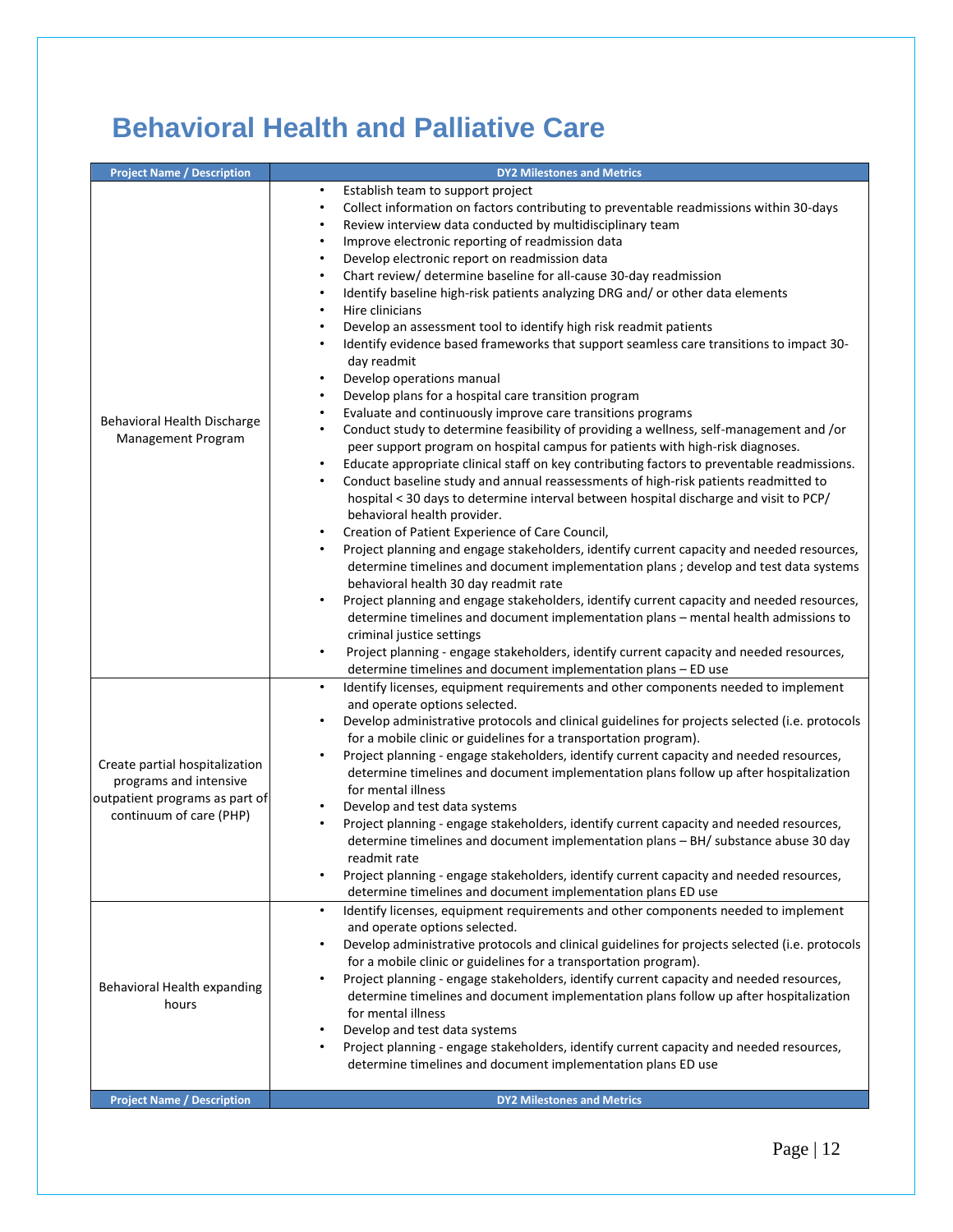| Integrated Behavioral Health<br>care | Develop and implement a set of standards to be used for integrated services to ensure<br>$\bullet$<br>effective information sharing, proper handling of referrals of behavioral health clients to<br>physical health providers and vice versa.<br>Number of referrals that are made outside of the location<br>٠<br>Evaluate and continuously improve integration of primary and behavioral health services.<br>$\bullet$<br>Project planning -engage stakeholders, identify current capacity and needed resources,<br>٠<br>determine timelines and document implementation plans depression management<br>Develop and test data systems<br>٠<br>Project planning -engage stakeholders, identify current capacity and needed resources,<br>٠<br>determine timelines and document implementation plans - diabetes care<br>Manage data systems to prepare report indicating baseline percentage of behavioral health<br>٠<br>patients 18-75 years of age with diabetes (type 1 or type 2) who had hemoglobin A1c<br>$(HbA1c)$ control > 9.0%<br>Project planning - engage stakeholders, identify current capacity and needed resources,<br>٠<br>determine timelines and document implementation plans blood pressure control                                                                                                                                                                                                                                                                                                                                                                                                                                                                                                         |
|--------------------------------------|------------------------------------------------------------------------------------------------------------------------------------------------------------------------------------------------------------------------------------------------------------------------------------------------------------------------------------------------------------------------------------------------------------------------------------------------------------------------------------------------------------------------------------------------------------------------------------------------------------------------------------------------------------------------------------------------------------------------------------------------------------------------------------------------------------------------------------------------------------------------------------------------------------------------------------------------------------------------------------------------------------------------------------------------------------------------------------------------------------------------------------------------------------------------------------------------------------------------------------------------------------------------------------------------------------------------------------------------------------------------------------------------------------------------------------------------------------------------------------------------------------------------------------------------------------------------------------------------------------------------------------------------------------------------------------------------------------------------------------|
| Virtual psychiatric                  | Conduct needs assessment of complex behavioral health populations and primary care<br>$\bullet$<br>providers who could benefit from telephonic psychiatric consultation.<br>Design psychiatric consultation services that would allow medical professionals in primary<br>٠<br>care settings to access professional behavioral health expertise via telephone, facsimile,<br>and email)<br>Enroll primary care settings into the remote behavioral health consultation services.=<br>Determine the impact of the project<br>$\bullet$<br>Project planning - engage stakeholders, identify current capacity and needed resources,<br>determine timelines and document implementation plans depression management<br>screening<br>Develop and test data systems<br>$\bullet$<br>Project planning - engage stakeholders, identify current capacity and needed resources,<br>٠<br>determine timelines and document implementation plans depression remission                                                                                                                                                                                                                                                                                                                                                                                                                                                                                                                                                                                                                                                                                                                                                                           |
| <b>Palliative Care</b>               | Implement palliative care education and training programs for providers (physicians, RNs,<br>$\bullet$<br>PAs, NPs, etc.) that incorporates management of non-cancer patients<br>Develop an EHR/system (e.g. a rounding tool or a registry or software) that analyzes the<br>٠<br>palliative care system data to determine if the program is effective<br>Implement/expand a palliative care program<br>٠<br>Establish benchmark and improvement target for measure I-9 for DY4 and DY5<br>٠<br>Project planning - engage stakeholders, identify current capacity and needed resources,<br>determine timelines and document implementation plans pain assessment<br>Manage data systems to prepare report indicating baseline percentage of palliative care<br>$\bullet$<br>patients who screened positive for pain and who received a clinical assessment of pain<br>within 24 hours of screening<br>Project planning - engage stakeholders, identify current capacity and needed resources,<br>determine timelines and document implementation plans treatment preferences<br>Manage data systems to prepare report indicating baseline percentage of palliative care<br>٠<br>patients with chart documentation of preferences for life-sustaining treatments<br>Project planning - engage stakeholders, identify current capacity and needed resources,<br>$\bullet$<br>determine timelines and document implementation plans cost of care<br>Manage data systems to prepare report indicating baseline percentage of palliative care<br>$\bullet$<br>patients with documentation in the clinical record of a discussion of spiritual/religions<br>concerns or documentation that the patient/caregiver did not want to discuss |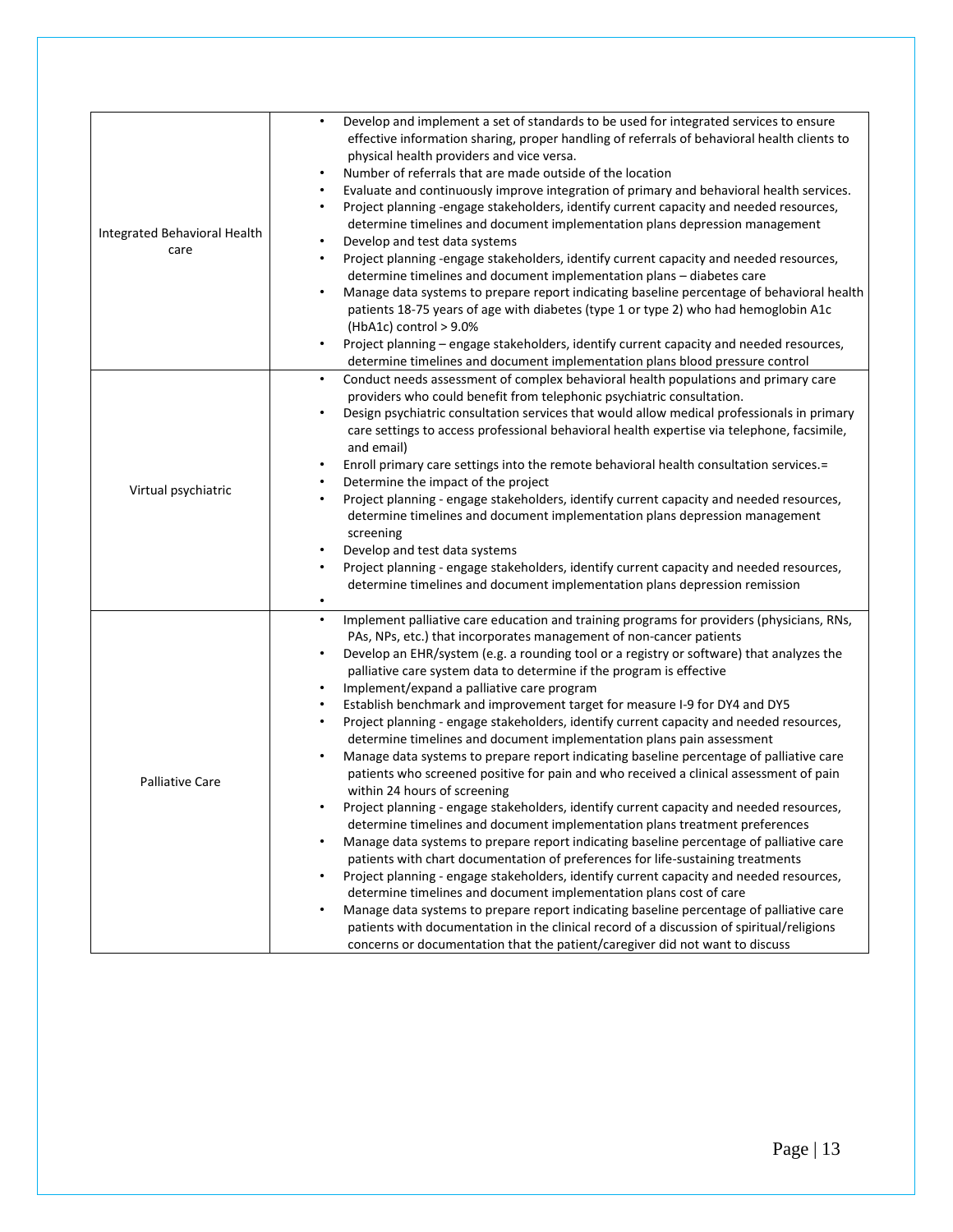## **Community Focused and Care Coordination**

| <b>Project Name / Description</b>                                                                 | <b>DY2 Milestones and Metrics</b>                                                                                                                                                                                                                                                                                                                                                                                                                                                                                                                                                                                                                                                                                                                                                                                                                                                                                                                                                                                                                                                                                                                                                                                                                                                          |
|---------------------------------------------------------------------------------------------------|--------------------------------------------------------------------------------------------------------------------------------------------------------------------------------------------------------------------------------------------------------------------------------------------------------------------------------------------------------------------------------------------------------------------------------------------------------------------------------------------------------------------------------------------------------------------------------------------------------------------------------------------------------------------------------------------------------------------------------------------------------------------------------------------------------------------------------------------------------------------------------------------------------------------------------------------------------------------------------------------------------------------------------------------------------------------------------------------------------------------------------------------------------------------------------------------------------------------------------------------------------------------------------------------|
| Implement/Expand Care<br><b>Transitions Programs- Care</b><br><b>Connections for the Homeless</b> | Conduct an assessment and establish linkages with community-based organizations to<br>create a support network for targeted patients post-discharge<br>Develop a staffing and implementation plan to accomplish the goals/objectives of the care<br>$\bullet$<br>transitions program<br>Establish baseline rate diabetes poor control<br>$\bullet$<br>Partner with identified agencies serving the mental health needs of the homeless<br>$\bullet$<br>community for project planning purposes for -identifying communication plan and<br>resource needs, develop protocols to ensure appropriate access for mental health follow-<br>up services<br>Partner with identified agencies serving the mental health needs of the homeless<br>community in order determine baseline rates                                                                                                                                                                                                                                                                                                                                                                                                                                                                                                       |
| Establish/Expand a Patient Care<br>Navigation Program- MedStar<br><b>Patient Navigation</b>       | Conduct a needs assessment to identify the patient population(s) to be targeted with the<br>$\bullet$<br>Patient Navigator program. (Including frequency and costs of episodic care for traditional<br>care model.) (911 RN triage, observation avoidance, HUG program, CHF program)<br>Project Planning - Engage stakeholders, identify current capacity and needed resources,<br>$\bullet$<br>determine timelines and document implementation plans<br>P-2: Establish Baseline Rates - Work with stakeholder group above to establish baseline<br>$\bullet$<br>rates of PPR for CHF<br>P-3: Develop and test data systems -Review process for tracking enrolled patients and EMR<br>linkages for sharing patient assessment and treatment data<br>Written protocols and completion of capacity assessment to meet increasing demands for<br>primary care services<br>Partner with MedStar Medical Control Authority, JPS emergency department and JPS case<br>management staff to determine baseline rates specific to Ambulatory Care Sensitive<br>Condition Admission rates for the Observation Avoidance Program<br>Develop eligible patient identification and referral system. Establish network for patient<br>$\bullet$<br>referrals and test appointment scheduling and referral |
| Community connect                                                                                 | Conduct an assessment and establish linkages between community-based organizations to<br>$\bullet$<br>create a support network for targeted patients post discharge<br>Care transition Assessment: Submission of care transitions assessment and resource<br>$\bullet$<br>planning documents<br>Develop a staffing and implementation plan to accomplish the goals/objectives of the care<br>٠<br>transitions program<br>Project planning-engage stakeholders, identify current capacity and needed resources,<br>$\bullet$<br>determine timelines and document implementation plans for reducing patients with HbA1c<br>>9.%<br>Establish baseline rates- Baseline rates will be established for HbA1c appropriate utilization<br>$\bullet$<br>specific to the low income individuals not receiving services at JPS<br>Project planning - engage stakeholders, identify current capacity and needed resources,<br>$\bullet$<br>determine timelines and document implementation plans<br>Baseline rates will be established for ED appropriate utilization specific to the low income<br>individuals not receiving services at JPS                                                                                                                                                         |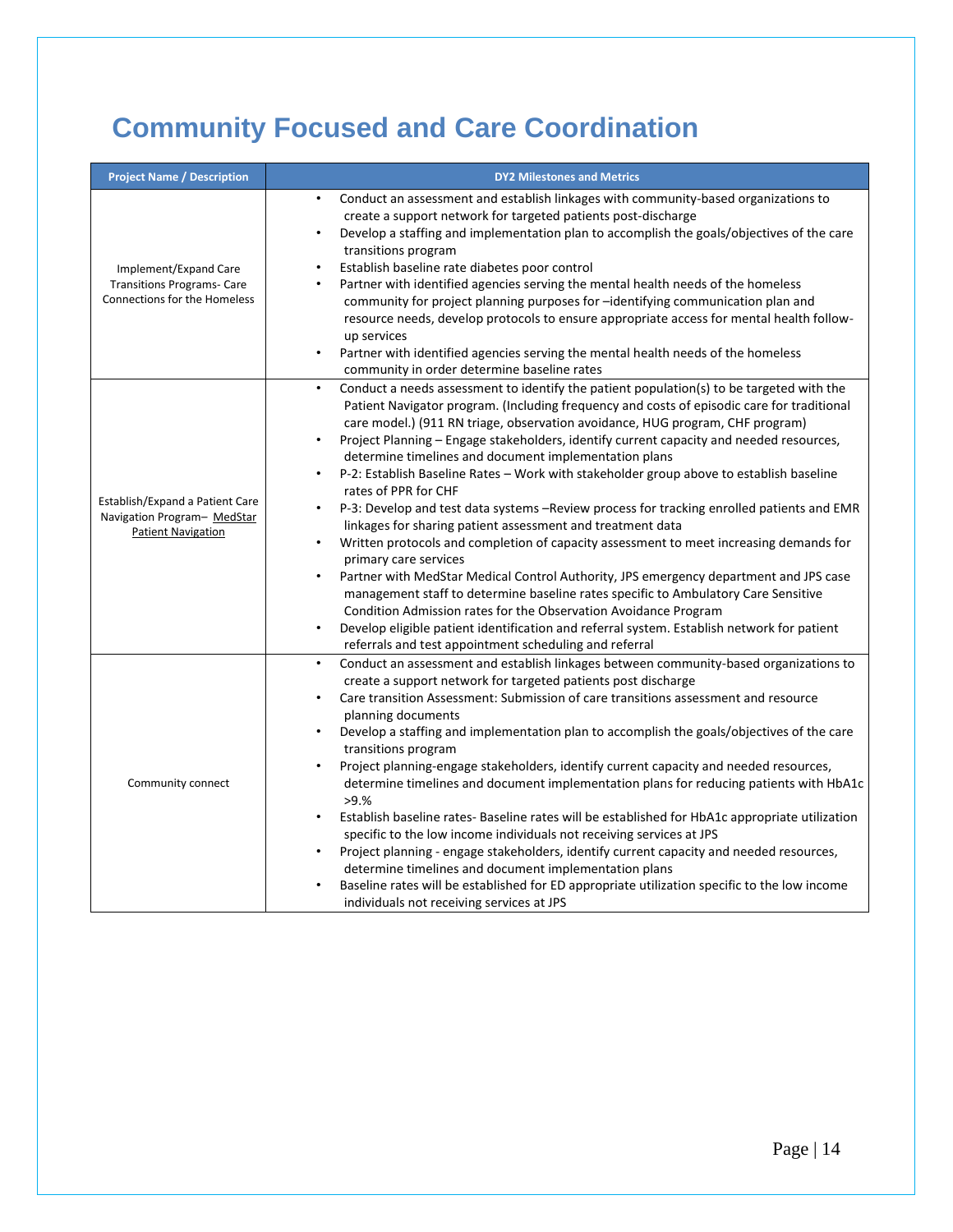| <b>Project Name / Description</b>                                                                                  | <b>DY2 Milestones and Metrics</b>                                                                                                                                                                                                                                                                                                                                                                                                                                                                                                                                                                                                                                                                                                                                                                                                                                                                                                                                                                                                                                                                                      |  |
|--------------------------------------------------------------------------------------------------------------------|------------------------------------------------------------------------------------------------------------------------------------------------------------------------------------------------------------------------------------------------------------------------------------------------------------------------------------------------------------------------------------------------------------------------------------------------------------------------------------------------------------------------------------------------------------------------------------------------------------------------------------------------------------------------------------------------------------------------------------------------------------------------------------------------------------------------------------------------------------------------------------------------------------------------------------------------------------------------------------------------------------------------------------------------------------------------------------------------------------------------|--|
| <b>Expand Chronic Care</b><br>Management Models-School<br><b>Based Collaborative Chronic</b><br>Disease Care Model | * Documentation of a care management program following evidence-based practices from<br>the Wagner Chronic Care Model<br>Baseline/Goal: Documentation<br>$\bullet$<br>Baseline/Goal: Partner with identified agencies serving the underserved pediatric and young<br>adult population with a diagnosis of asthma to determine baseline data specific to<br>Pediatric/Young Adult Asthma Emergency Department visits.<br>Establish community linkages focused on chronic care management for Asthma in the<br>$\bullet$<br>Pediatric and Young Adult Population<br>Partner with identified agencies serving the underserved pediatric and young adult<br>$\bullet$<br>population with a diagnosis of asthma to determine baseline data specific to Pediatric<br>Asthma 30 day Readmission rates specific to our population                                                                                                                                                                                                                                                                                              |  |
| Journey to Life: Prenatal Care and<br><b>Healthy Babies Initiative</b>                                             | Document development innovational strategy and plan to increase prenatal and postnatal<br>care and decrease the inappropriate utilization of the emergency department. This project<br>plan will define necessary staffing and educational/training needs for implementation<br>Project planning to engage stakeholders, identify current capacity and needed resources,<br>determine timelines and document implementation plans<br>Collaborate with identified agencies/partners s (both internal and external) serving the<br>$\bullet$<br>prenatal community to determine baseline rates of the timeliness of prenatal and postnatal<br>care.)<br>To develop and test data systems to ensure validity of information regarding prenatal and<br>postnatal care<br>Project Planning to engage stakeholders, identify current capacity and needed resources,<br>determine timelines and document implementation plans<br>Establish baseline rates<br>$\bullet$<br>Develop and test data systems to ensure validity of information regarding the inappropriate<br>$\bullet$<br>utilization of the emergency department |  |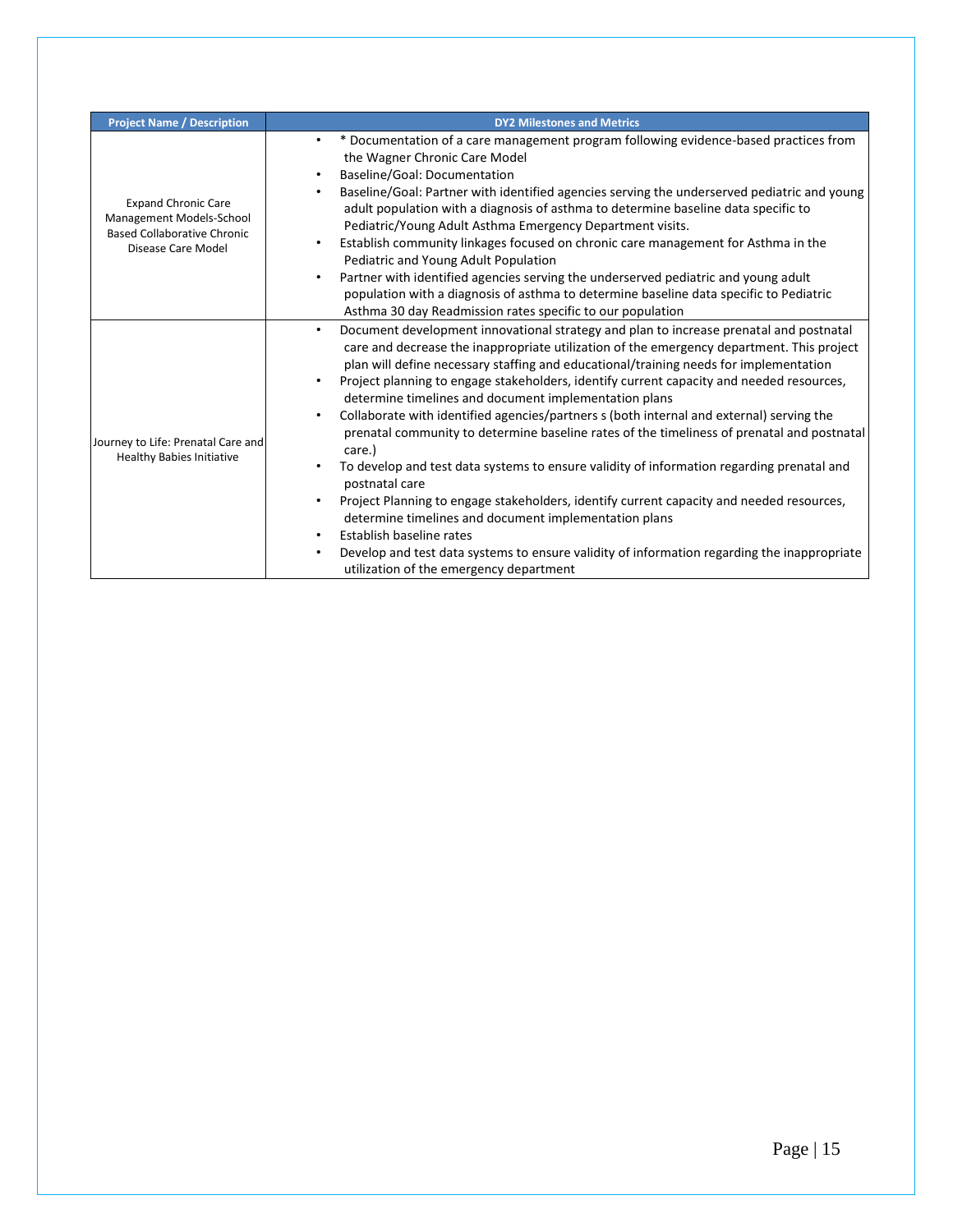## **Specialized Services**

| <b>Project Name / Description</b>                                                                                                                                                                | <b>DY2 Milestones and Metrics</b>                                                                                                                                                                                                                                                                                                                                                                                                                                                                                                                                                                                                                                                                                                                                                                                                                                                                                                                                                                                                                                                                                                                                                                                                                                                                                   |
|--------------------------------------------------------------------------------------------------------------------------------------------------------------------------------------------------|---------------------------------------------------------------------------------------------------------------------------------------------------------------------------------------------------------------------------------------------------------------------------------------------------------------------------------------------------------------------------------------------------------------------------------------------------------------------------------------------------------------------------------------------------------------------------------------------------------------------------------------------------------------------------------------------------------------------------------------------------------------------------------------------------------------------------------------------------------------------------------------------------------------------------------------------------------------------------------------------------------------------------------------------------------------------------------------------------------------------------------------------------------------------------------------------------------------------------------------------------------------------------------------------------------------------|
| Coordinated CHF Program                                                                                                                                                                          | Develop or implement best practices or evidence-based protocols (such as Partnership for<br>۰<br>Patients) for effectively communicating with patients and families during and<br>post-discharge to improve adherence to discharge and follow-up care instructions<br>Using a validated risk assessment tool, create a patient identification system<br>Develop a staffing and implementation plan to accomplish the goals/objectives of the care<br>transitions program<br>Establish baseline data CHF 30-day readmit & patient satisfaction<br>$\bullet$                                                                                                                                                                                                                                                                                                                                                                                                                                                                                                                                                                                                                                                                                                                                                          |
| Implement/Expand Care<br>Transitions Programs-<br>Develop, implement and<br>evaluate standardized clinical<br>protocols and evidence-based<br>care delivery model to<br>improve care transitions | Establish a process for hospital-based case managers to follow up with identified patients<br>$\bullet$<br>hospitalized related to the top chronic conditions to provide standardized discharge<br>instructions and patient education<br>Develop a staffing and implementation plan to accomplish the goals/objectives of the care<br>transitions program<br>Project planning 30-day readmission rate<br>Establish baseline data for all-cause 30-day readmission rate<br>٠<br>Establish baseline data for inappropriate ED utilization<br>$\bullet$                                                                                                                                                                                                                                                                                                                                                                                                                                                                                                                                                                                                                                                                                                                                                                |
| Develop rehab transition<br>process for JPS Connections<br>patients                                                                                                                              | Conduct an assessment and establish linkages with community-based organizations to<br>$\bullet$<br>create a support network for targeted patients post-discharge (Establish a formal contract<br>with Rehab Provider Corporation)<br>Develop a staffing and implementation plan to accomplish the goals/objectives of the care<br>٠<br>transitions program<br>Develop and test data systems Average LOS<br>Develop CG-CAHPS-based patient satisfaction survey instrument and survey design and<br>٠<br>methodology to survey target population after initial stabilization (JPS) and again after<br>institutional transition for inpatient rehabilitative treatment (Rehab Provider)                                                                                                                                                                                                                                                                                                                                                                                                                                                                                                                                                                                                                                |
| Call Center - Enhance Urgent<br>Medical Advice - 24/7                                                                                                                                            | Collect baseline data, if medical advice line currently exists in RHP; Develop metrics specific<br>$\bullet$<br>to the medical advice line in use by the performing provider to track access to specified<br>patient population determined by RHP<br>Documentation of baseline assessment<br>Establish clinical protocols for an urgent medical advice line within 4 years of the<br>demonstration period with a vetting process within the RHP. ED clinical protocols are<br>currently used by several hospitals and hospital councils in Texas to determine appropriate<br>and non-appropriate ED visits<br>Establish/Expand nurse advice line by 20% of nurse availability base on baseline data to<br>$\bullet$<br>increase access to patients based on need within RHP<br>Verify and validate 30-day readmission data for all payors<br>Identify and engage stakeholders and determine focus areas. Identify population risk<br>$\bullet$<br>strategies. Include both internal and external resources<br>Analyze and interpret data, develop improvement plan to achieve outcome improvement<br>targets<br>Verify and validate baseline data for current eligible Medical Home patients with the listed<br>conditions that have also had an ED visit, stratify risk by condition and determine gaps in<br>care |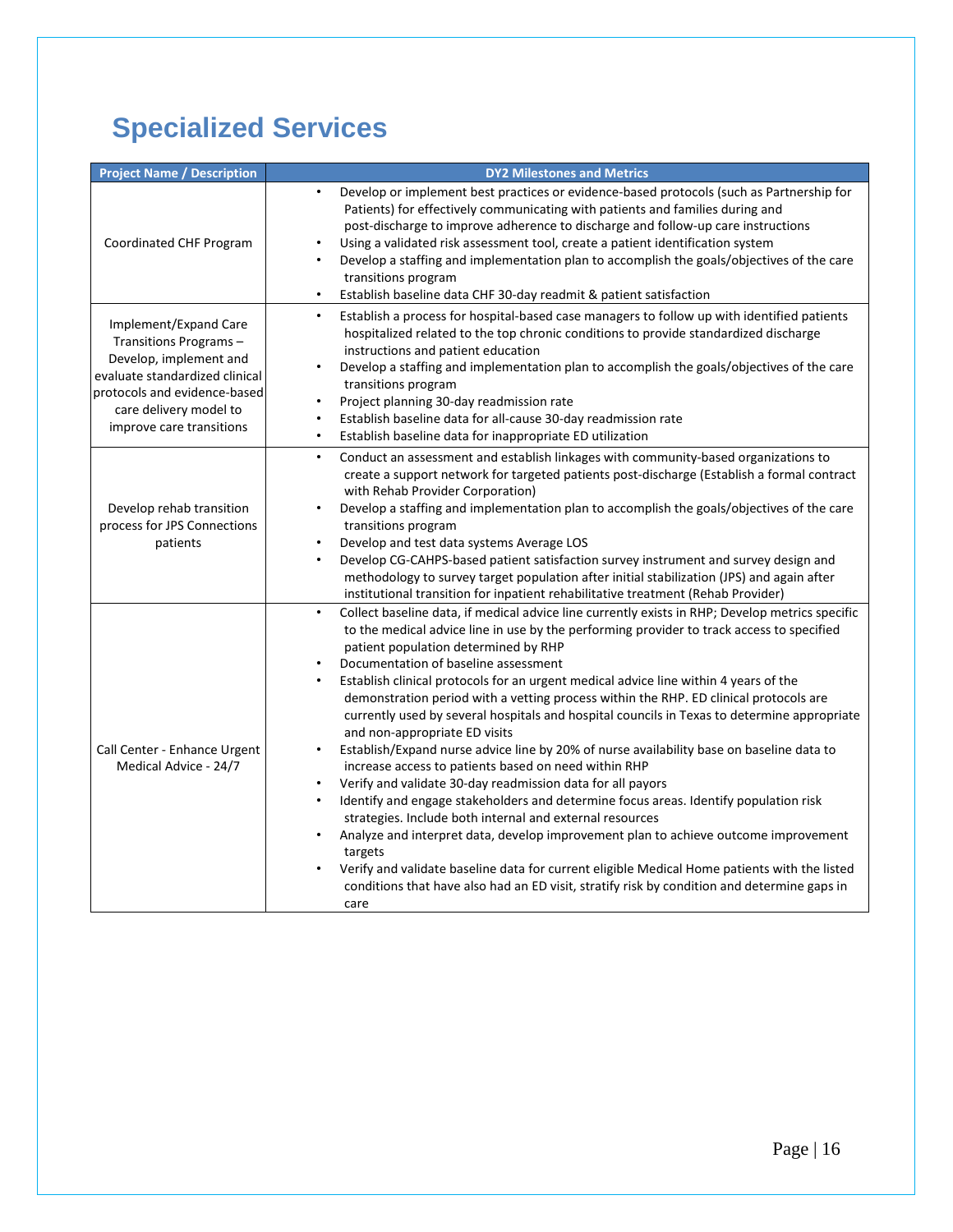| <b>Project Name / Description</b>                            | <b>DY2 Milestones and Metrics</b>                                                                                                                                                                                                                                                                                                                                                                                                                                                                                                                                                                                                                                                                                                                                                                                                                                                                                                                                   |
|--------------------------------------------------------------|---------------------------------------------------------------------------------------------------------------------------------------------------------------------------------------------------------------------------------------------------------------------------------------------------------------------------------------------------------------------------------------------------------------------------------------------------------------------------------------------------------------------------------------------------------------------------------------------------------------------------------------------------------------------------------------------------------------------------------------------------------------------------------------------------------------------------------------------------------------------------------------------------------------------------------------------------------------------|
| Expand specialty care for<br>Ophthalmology and Wound<br>Care | Collect baseline data for wait times, backlog, and/or return appointments in specialties<br>٠<br>Develop and implement standardized referral and work-up guidelines<br>$\bullet$<br>Train care providers and staff on processes, guidelines and technology for referrals and<br>$\bullet$<br>consultations into selected medical specialties<br>Verify and validate baseline data retinal eye exam<br>$\bullet$<br>Review data and determine improvement implementation guidelines and resources needed<br>Engage stakeholders, identify resources needed, document implementation plans<br>$\bullet$<br>Verify and validate data cost of care<br>$\bullet$<br>Engage stakeholders, identify resources needed, document implementation plans 3rd next<br>available<br>Verify and validate data 3rd next available appointment<br>$\bullet$<br>Develop job descriptions and recruit to hire optometrists and support staff for 4 sites<br>$\bullet$                  |
| JPS Diabetes Chronic Care<br>Management                      | Develop a comprehensive care management program<br>$\bullet$<br>Formalize multidisciplinary teams, pursuant to the chronic care model defined by the<br>$\bullet$<br>Wagner Chronic Care Model or similar<br>Train Staff in the Care Model, including the essential components of a delivery system that<br>supports high-quality clinical and chronic disease care<br>Expand the Care Model to primary care clinics<br>Plan with stakeholders<br>Metrics: Plan document HbA1C<br>$\bullet$<br>Plan with stakeholders Blood pressure<br>Validate baseline blood pressure<br>$\bullet$<br>Plan with stakeholders foot exams<br>$\bullet$<br>Validate and analyze baseline data foot exams                                                                                                                                                                                                                                                                            |
| Redesign to Improve the<br>Patient Experience                | Appoint an executive accountable for experience performance or create a percentage of<br>$\bullet$<br>time in existing executive position for experience performance<br>Establish a steering committee comprised of organizational leaders, employees and<br>$\bullet$<br>patients/families to implement and coordinate improvements in patient and/or employee<br>experience. Steering committee should meet at least twice a month<br>Write and disseminate a patient/family experience strategic plan<br>$\bullet$<br>Develop a training program on the patient experience<br>$\bullet$<br>Engage stakeholders, identify current capacity and resources needed, determine timelines,<br>$\bullet$<br>develop and document patient experience plan<br>Select a CGCAHPS vendor and implement the survey tool across the medical practice sites.<br>$\bullet$<br>Disseminate baseline patient experience plan data to stakeholders.<br>Implement baseline dashboard |
| <b>Expand Pain Management</b><br><b>Care Services</b>        | Conduct specialty care gap assessment based on community need<br>$\bullet$<br>Launch/expand a specialty care clinic for pain management<br>$\bullet$<br>Validate baseline data. Other admission rate<br>$\bullet$<br>Review data and determine improvement implementation guidelines and resources needed<br>$\bullet$<br>Validate baseline data. Other outcome improvement target - oncology pain<br>$\bullet$<br>Review data and determine improvement implementation guidelines and resources needed.<br>$\bullet$<br>Validate baseline data. ED use<br>Review data and determine improvement implementation guidelines and resources needed                                                                                                                                                                                                                                                                                                                     |